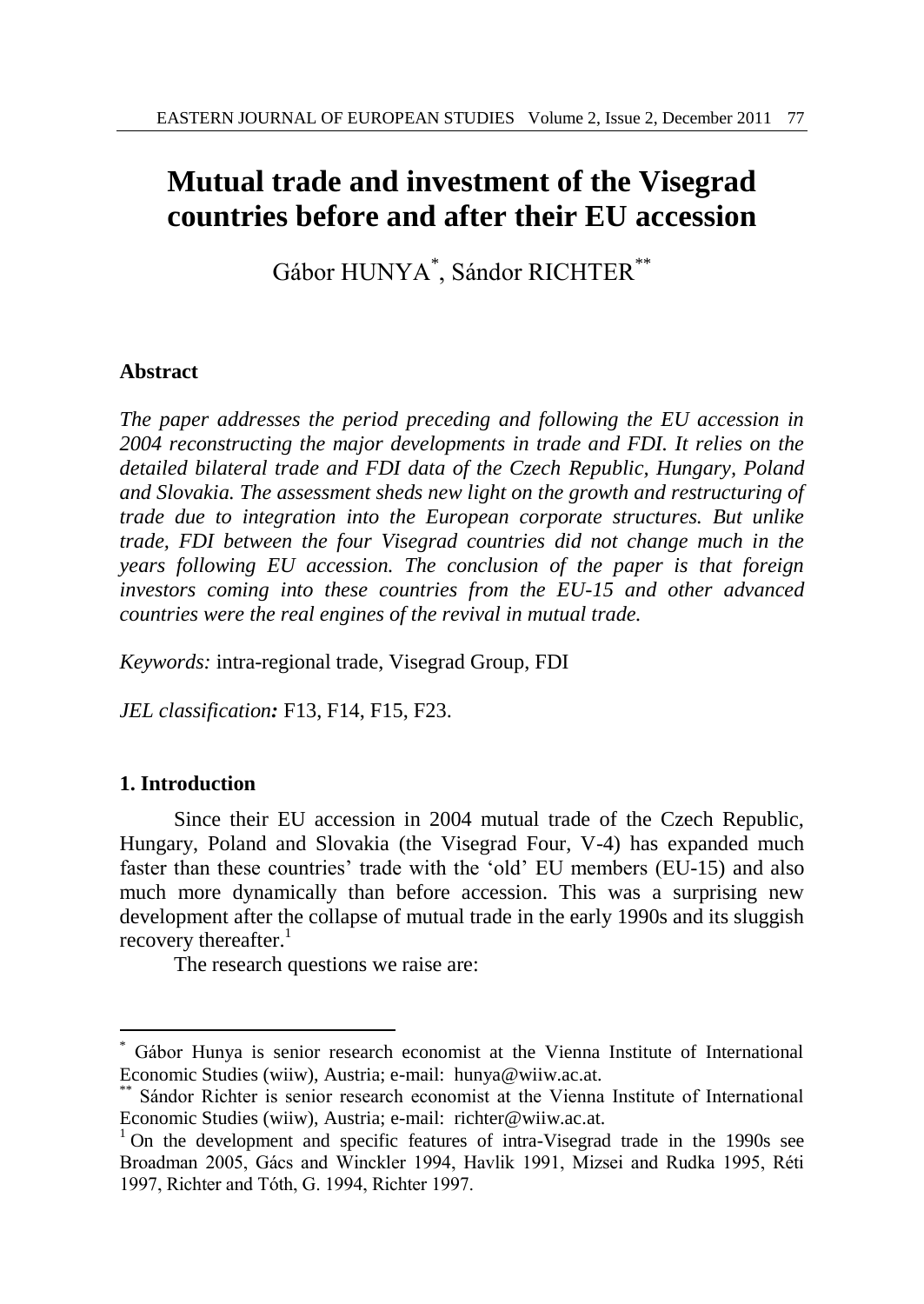- How did the *structure* in mutual trade develop in the post-accession period compared to the early years of transition and the immediate preaccession period? What directions of specialization are discernable?
- What role did mutual FDI and *foreign owned enterprises* in general play in the upturn of V-4 mutual trade?

Our working hypothesis is that upgrading trade structures and mutual FDI have boosted bilateral trade. Dynamism observed in the post-accession development of mutual trade could be explained by the emerging new specialization patterns which, in turn, have been shaped by a division of labour introduced by foreign subsidiaries.

The paper addresses the period preceding and following the EU accession reconstructing the major developments in trade and FDI relying on detailed trade and bilateral FDI data. It first presents the growth and restructuring of trade due to integration into the European corporate structures (sections 2 and 3). Then it discusses various explanations to these phenomena based on theory and empirical research results and points to the importance of intra-industry trade and FDI (section 4). Then it argues that FDI between the V-4 did not change much in those periods (sections 5 and 6) but overall FDI inflow expanded and boosted trade in general (section 7). The paper concludes by assessing the possible trade impact of bilateral FDI in the V-4 (section 8).

# **2. Trade reorientation and FDI upswing in the wake of the transition to a market economy**

The comparison of pre- and post-1990 structure in mutual trade of the Czech Republic, Hungary, Poland and Slovakia shows the immediate impact of the transition to a market economy in general, and that of the collapse of the  $CMEA<sup>2</sup>$  trade system followed by the rapid geographical reorientation, in particular. In 1989 still more than half of intra-V-4 trade fell on SITC 7, machinery and transport equipment, reflecting the most important characteristics of the mutual trade of pre-transition Visegrad countries under the protective shield of the peculiar CMEA trading system. Except for semi-finished products (SITC 6, with 16% share) no other commodity group had a strong position. This set-up dramatically changed by 1995. In the emerging post-transition intra-V-4 trade structure the share of machinery and transport equipment lost close to 40 percentage points. Inputs to production gained in importance: semi-finished products (SITC 6), chemicals (SITC 5) and energy sources (SITC 3). Another remarkable change occurred again between 1995 and 1998: the share of machinery and transport equipment (SITC 7) gained back some of its earlier

 $\overline{2}$ <sup>2</sup> Council for Mutual Economic Assistance (1949-1991), the economic integration bloc under the leadership of the Soviet Union.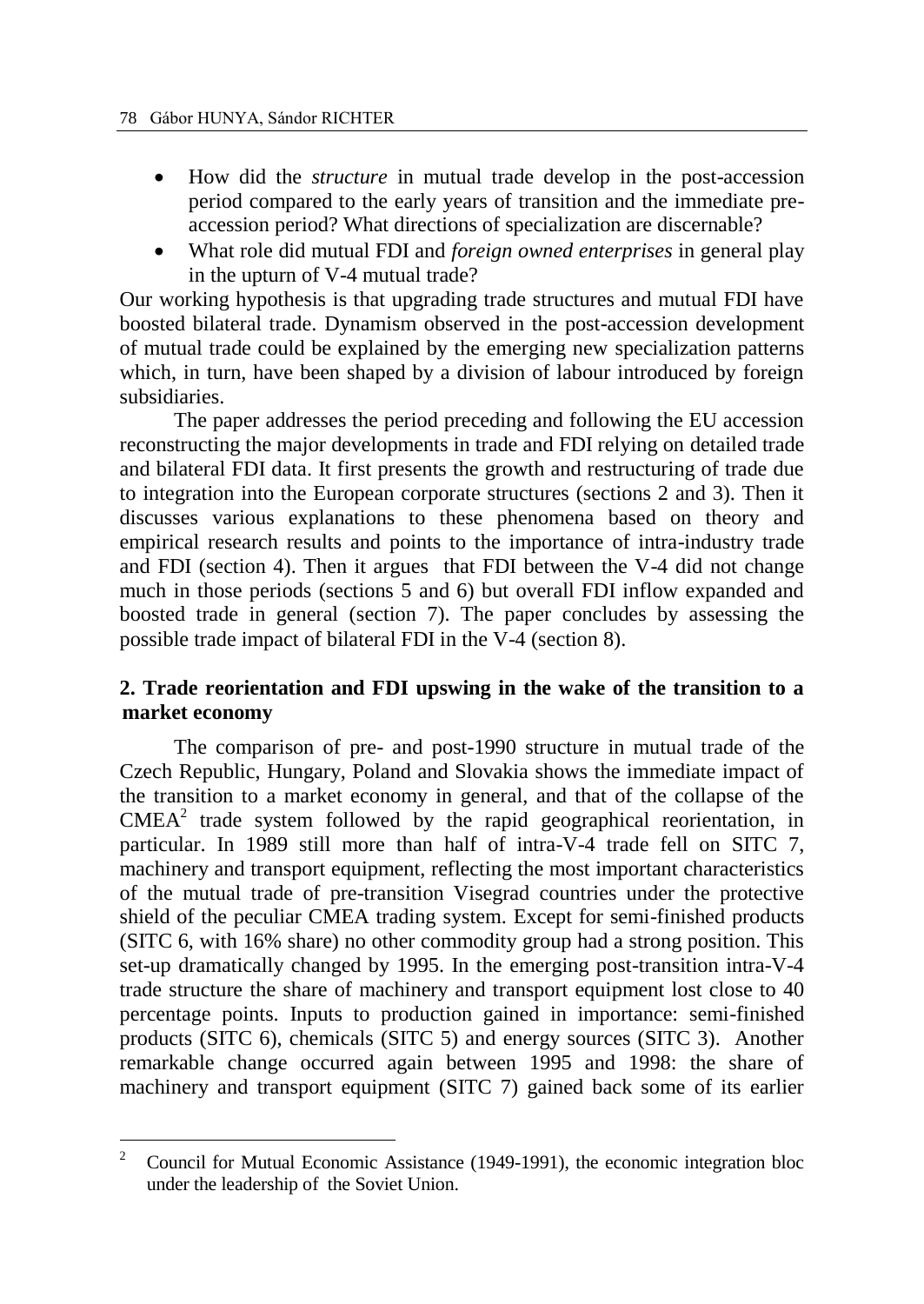proportions, but was still far from the very high pre-transition levels (Richter, 2001).

Significant rearrangements took place also in the four countries' exports to the European Union. Gains in shares were recorded especially in those two commodity groups, SITC 7 and 8 (machinery and transport equipment; consumer goods) where the loss was strong in intra-V-4 trade. In 1989 the share of machinery in V-4 exports to the EU was 14%, corresponding to the level where it 'landed' in intra-V-4 trade after the dramatic decline between 1989 and 1995. Parallel to this, in the exports to the EU this commodity group's share climbed to 25% in 1995 and to 43% by 1998, attaining a level which was already not so far from the share it had in the intra-V-4 trade in the last pretransition year.

It is important to note that, with the transition to a market economy, the trade policy framework of intra-V-4 trade underwent fundamental changes. On 21 December 1992, the Czech Republic, Hungary, Poland and Slovakia signed the CEFTA Document, an agreement on the gradual creation of a free trade area concerning trade in industrial goods, and a gradual reduction of certain, but not all barriers to trade in agricultural good and products of the food industry.

Changes in the FDI framework were even more radical. Before 1990 FDI in the V-4 was almost non-existent but in the course of economic transition, these countries embarked on an FDI assisted economic growth strategy in. Hungary introduced this policy already in the beginning of the 1990s by providing investment incentives and targeting foreign investors in the privatization process. The other countries followed later but by 2000 all four countries became significant receivers of FDI. In 2000, the inward FDI stock per GDP of the Czech Republic and Hungary surpassed 50% that of latecomer Poland and Slovakia 20% (EU-15 average 30%). Most of the FDI to the V-4 came from the EU-15 and went both into efficiency seeking manufacturing subsidiaries and local market oriented trade, telecommunications and financial services. Trade integration and upgrading of export structures were the result of a corporate integration process with the more developed EU members.

# **3. Upturn of intra-V-4 trade after the EU accession**

After the EU accession of the Visegrad countries in 2004 one of the most remarkable developments was the sudden upturn in mutual trade (Table 1). In 2007 the value of aggregate intra-V-4 trade was two and a half times higher than in 2003. The rate of growth in these countries' trade with the 'old' EU member states was only half as much as that.

In the post accession years each of the V-4 countries had higher (in most cases substantially higher) exports growth rates in trade with individual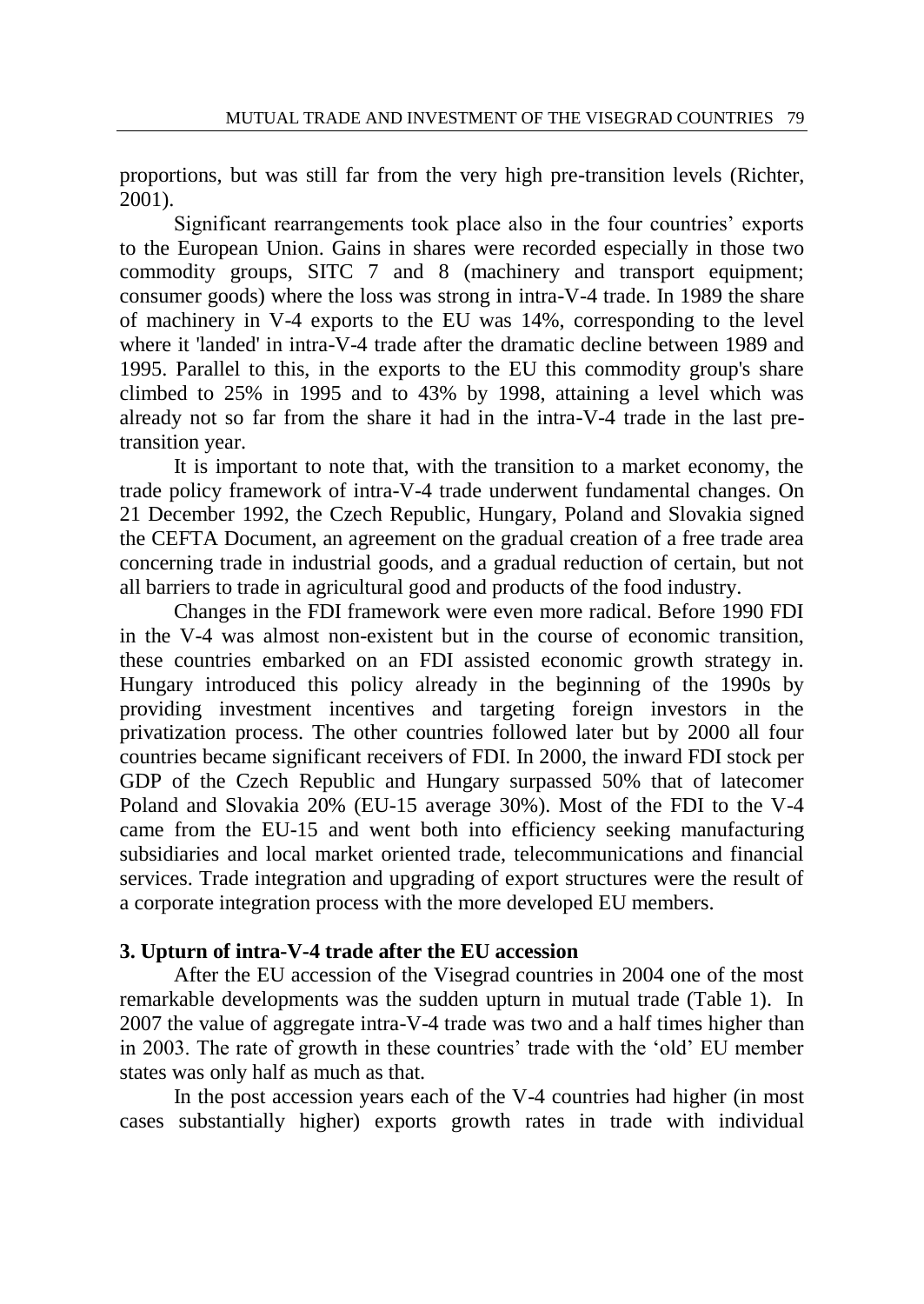members of the group than in trade with the EU-15. $<sup>3</sup>$  Also, each individual V-4</sup> country had higher growth rates in exports to other V-4 members in the post accession period than in the years before EU accession. As a result the share of V-4 mutual trade in total trade of these countries increased to the detriment of the EU 15 share, though the latter remained predominant yet (Richter, 2011).

|                 | Exports in $\epsilon$ million |       |        |           | Rate of growth | Difference in growth rates |  |  |
|-----------------|-------------------------------|-------|--------|-----------|----------------|----------------------------|--|--|
| <b>Relation</b> | 1999                          | 2003  | 2007   | 2003/1999 | 2007/2003      | (percentage points)        |  |  |
| CZ > HU         | 440                           | 982   | 2,799  | 122.9     | 185.2          | 62.28                      |  |  |
| HU > CZ         | 346                           | 783   | 2,625  | 126.1     | 235.4          | 109.36                     |  |  |
| Total           | 787                           | 1,764 | 5,425  | 124.3     | 207.5          | 83.17                      |  |  |
| CZ > PL         | 1,375                         | 2,062 | 5,299  | 50.0      | 157.0          | 107.02                     |  |  |
| PL > CZ         | 974                           | 1,923 | 5,666  | 97.5      | 194.6          | 97.11                      |  |  |
| Total           | 2,349                         | 3,985 | 10,965 | 69.7      | 175.1          | 105.46                     |  |  |
| CZ > SK         | 2,038                         | 3,426 | 7,738  | 68.1      | 125.9          | 57.80                      |  |  |
| SK > CZ         | 1.717                         | 2.473 | 5,337  | 44.1      | 115.8          | 71.76                      |  |  |
| Total           | 3,755                         | 5,899 | 13,075 | 57.1      | 121.7          | 64.57                      |  |  |
| HU > PL         | 487                           | 866   | 2,905  | 77.8      | 235.3          | 157.47                     |  |  |
| PL > HU         | 505                           | 1,146 | 2,972  | 126.9     | 159.4          | 32.56                      |  |  |
| Total           | 992                           | 2,012 | 5,877  | 102.8     | 192.1          | 89.31                      |  |  |
| HU > SK         | 261                           | 748   | 2,907  | 186.2     | 288.7          | 102.48                     |  |  |
| SK > HU         | 430                           | 941   | 2,529  | 119.1     | 168.6          | 49.51                      |  |  |
| Total           | 691                           | 1,689 | 5,436  | 144.5     | 221.8          | 77.29                      |  |  |
| PL > SK         | 334                           | 772   | 2,230  | 130.9     | 188.7          | 57.76                      |  |  |
| SK > PL         | 513                           | 924   | 2,640  | 80.0      | 185.6          | 105.55                     |  |  |
| Total           | 848                           | 1,697 | 4,870  | 100.1     | 187.0          | 86.88                      |  |  |

**Table 1. Growth rates of intra-V-4 trade 1999-2007**

Remark: > denotes direction of trade

 $\overline{a}$ 

*Source:* Eurostat database (COMEXT), own calculations

Despite similarly rapid expansion, individual intra-V-4 bilateral relations were of diverging character concerning the composition of trade. One extreme was Hungary's excessive specialization in transport equipment and components in exports to the other three Visegrad Group countries (Figures 1, 2 and 3). The other extreme was Slovakia (Figures 4, 5 and 6), where the initial proportions across main commodity groups had hardly changed in the period of rapid extension of trade volumes. The comparison of the Czech Republic's exports to Hungary and Slovakia testifies that strong specialization (in trade with Hungary) and the preservation of a diversified spectrum of commodities (in trade with Slovakia) were both successful options, even in the case of one country, to achieve a rapid expansion of exports (Figures 7, 8 and 9).

<sup>&</sup>lt;sup>3</sup> The only exception is Slovak exports to the Czech Republic (1 in 12 observations).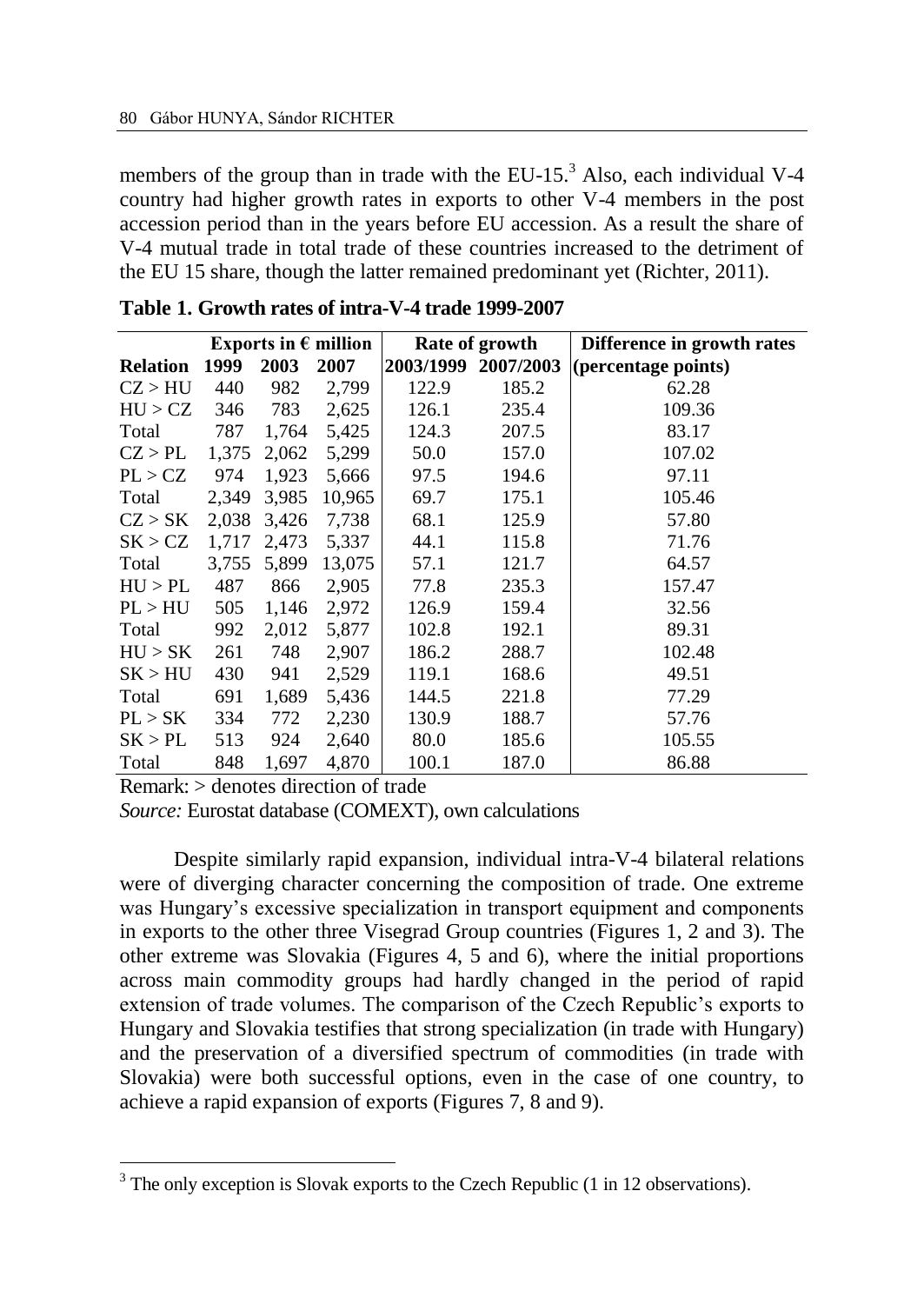#### Figure .1 Hungary's exports to the Czech Republic, in € millio











Source: Eurostat database (COMEXT), own calculations

comm. & trans, not class, elsewhere in the sitc

miscellaneous manufactured articles

machinery and transport equipment

manufactured goods classified chiefly by material

- chemicals and related products, n.e.s.
- animal and vegetable oils fats and waxes
- mineral fuels, lubricants and related materials
- crude materials, inedible, except fuels
- beverages and tobacco
- food and live animals









7. Exports of the Czech R. to Hungary, in € millio



9. Exports of the Czech R. to Slovakia, in € millio 9.000 8.000 7.000 6.000 5.000 4.000 3.000 2.000 1.000

1999 2000 2001 2002 2003 2004 2005 2006 2007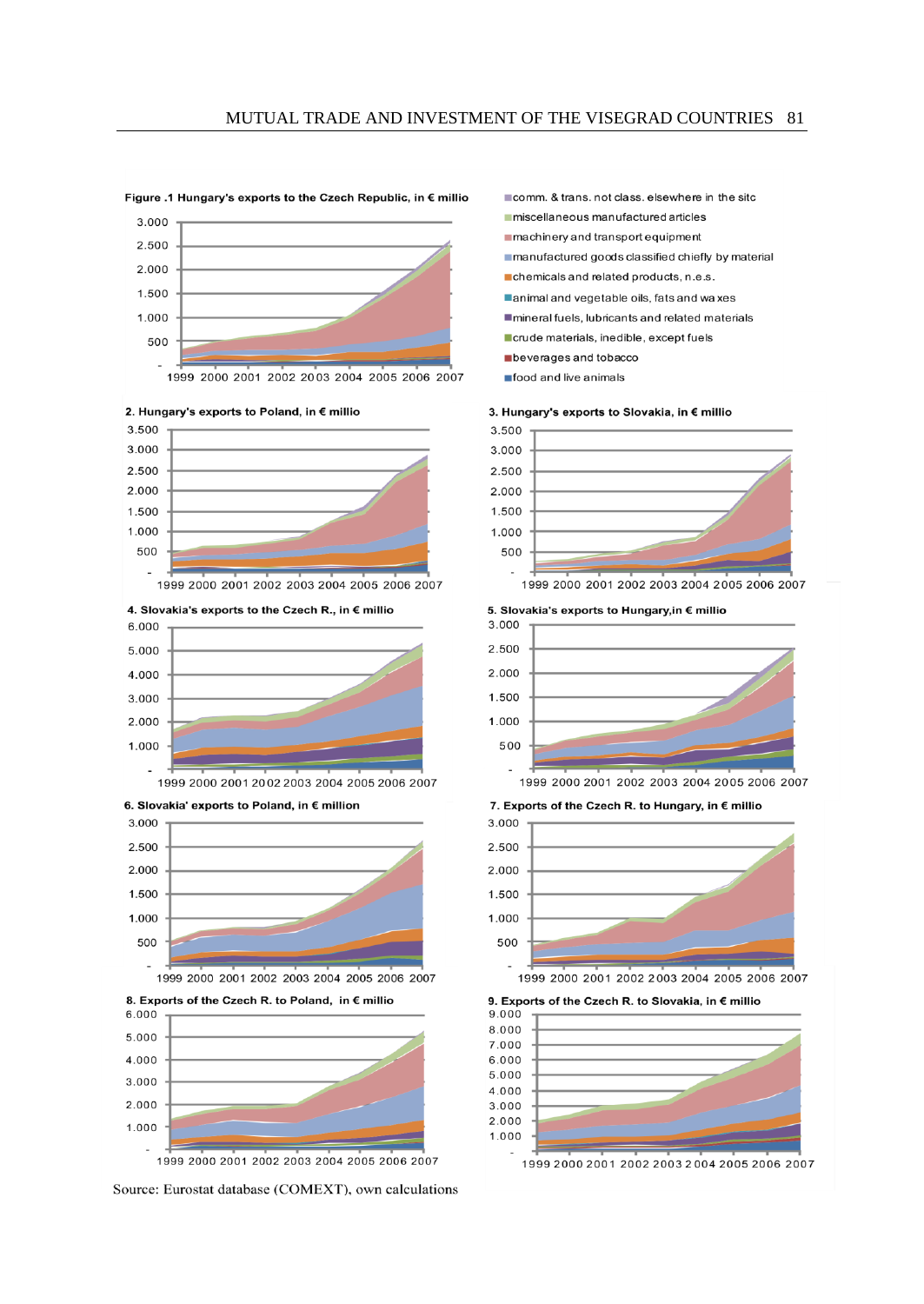The division of the period 2000-2007 into a pre-accession and a post-accession segment does not reveal outstanding changes in the composition of intra-V-4 trade by *factor inputs*. <sup>4</sup> Though *technology driven* industries gained substantially in importance over the whole period, the process was gradual with no significant change in the speed of the rearrangement following the accession data. A less spectacular yet remarkable change (a drop) occurred in the weight of *capital intensive* industries, but the date of EU accession seems to have played no role in the process either. In the case of intra-V-4 trade decomposed by *skill intensity,* the date of accession seems to have no special importance either, trends already present before the EU accession were carried on without substantial changes.

#### **4. Intra-Visegrad trade explained by trade theory and FDI theory**

Why and how did EU accession give an important impetus to intra-V-4 trade? As already shown above, the commodity structure did not undergo an abrupt change.

The Heckscher-Ohlin theory may not convey sufficient explanation for the rapid expansion of mutual trade among the Visegrad countries. The reason is that these economies do not differ much either in their resources, technology or output structure. The Visegrad countries are at a relatively similar level of development. <sup>5</sup>

Support for understanding intra-Visegrad trade's current weight and predicting its growth potential is provided by gravity models. Gravity models calculated for the CMEA bloc as a whole in the early 1990s predicted the collapse of mutual trade from the artificially high levels emerged under the protectionist 'umbrella' of the CMEA and the revival of trade relations with Western Europe (Havrylyshyn and Pritchett 1991; Baldwin, 1994). A part of the research underlying this paper, conducted by Neil Foster, was devoted to the evaluation of gravity determinants in intra-Visegrad trade after these countries' accession to the EU (Foster, 2011; Foster, Hunya, Pindyuk and Richter, 2011). Foster's results point to the significance of higher GDP growth rates of the V-4 after their EU accession coupled with an increased GDP growth differential relative to the EU 15.

A determinant can be associated with the elimination of trade barriers on the date of accession. Hornok (2010) comes to the conclusion that the elimination of non-traditional trade barriers following the EU accession may have been a significant contribution to the upturn in trade flows. The author

 $\overline{a}$ 

<sup>4</sup> For details see Richter 2011.

<sup>&</sup>lt;sup>5</sup> Compensations for employees per month are similar in the region:  $\epsilon$  1005 (Hungary),  $\epsilon$ 1134 (Slovakia),  $\epsilon$  883 (Poland) and  $\epsilon$  1283 (the Czech Republic), all 2010 data. For comparison, the respective figure is  $\epsilon$  3,217 in the EU 15, at average. Gross wages plus indirect labour costs, according to national account concept. wiiw database.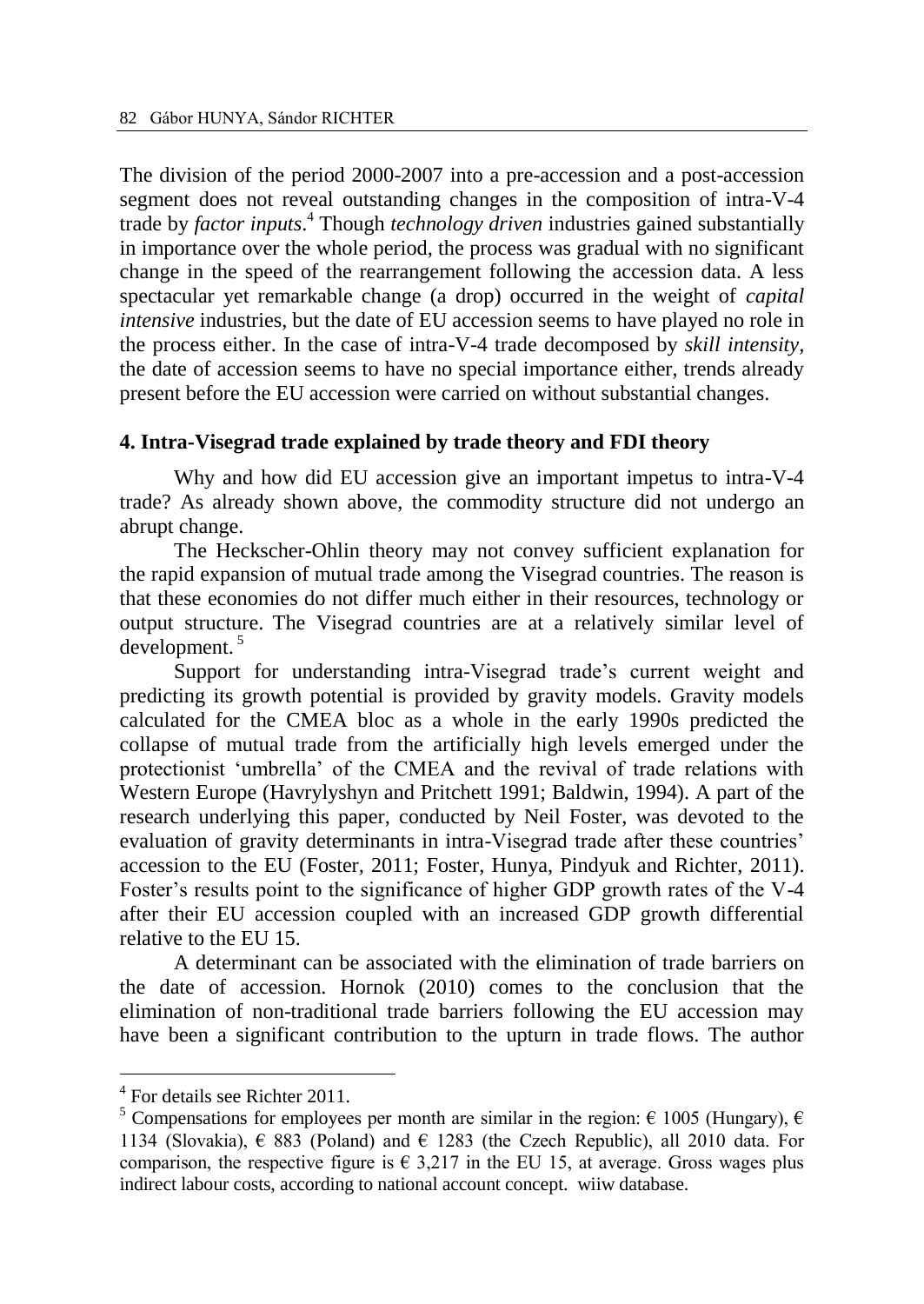mentions the following non-traditional trade barriers: elimination of customs procedures and border waiting times; elimination of technical barriers through completion of harmonization; lower legal and information costs for exporters and reduced political risk. Nevertheless, the sudden acceleration of trade expansion among the four countries can only partially be explained by the removal of invisible trade barriers upon accession. Free trade for industrial commodities had been long in place. Most of the restrictions on agricultural and food industry products had also been already removed by 1 May 2004, and this applies to trade with the EU-15 and intra-regional trade as well.

More support to the V-4 trade upswing can be expected from economies of scale and intra-industry trade (Krugman and Obsfeld, 1994, pp. 113-138). Marginal intra-industry trade indicators show the relevance of intra-industry trade in trade changes (increments) in the intra-V-4 trade. The indicators calculated for the intra-V-4 trade point at somewhat higher levels of marginal intra-industry trade (at aggregate level) in the period after the EU accession than before it in three of the four bilateral relations (see for details Richter, 2011 and Foster, Hunya, Pindyuk and Richter, 2011).

Intra-industry trade is to a large extent intra-firm trade, a result of FDI and production segmentation (Ng and Kaminski, 2001). Empirical results show that foreign direct investment abroad stimulates the growth of exports from countries of origin and is complementary to trade (Fontagné, 1999; Marcusen, 2002). This link has been found valid also in the case of transition countries (Broadman, 2005). The question is if FDI between the V-4 countries boosted trade between these countries or whether it was a different origin FDI?

#### **5. Size of bilateral FDI inadequate to boost trade**

Capital account liberalization allowed foreign companies to invest in the V-4 countries well before EU enlargement. The rules for attracting FDI were harmonized by applying the common EU competition rules and discretionary incentives were phased out. In early 2000s already, investment decisions of transnational companies took into consideration forthcoming EU membership. The rather long preparation period of an FDI decision suggested that the accession date in itself would not change the behaviour of investors. Early studies did not expect dramatic changes in the intensity of FDI flows due to enlargement (Kalotay, 2006). Revisiting the subject may bring some more insight.

A close look at the bilateral FDI flows reveals diverging tendencies in the four countries. The amount of total FDI inflow was higher after accession than before it; only marginally in Slovakia, very much so in Poland (Table 2). The inflow from the V-4 countries was approximately equal in the two periods, but there were important differences between the individual countries. Both the V-4 FDI inflow volume and its share in total inflow increased in the Czech Republic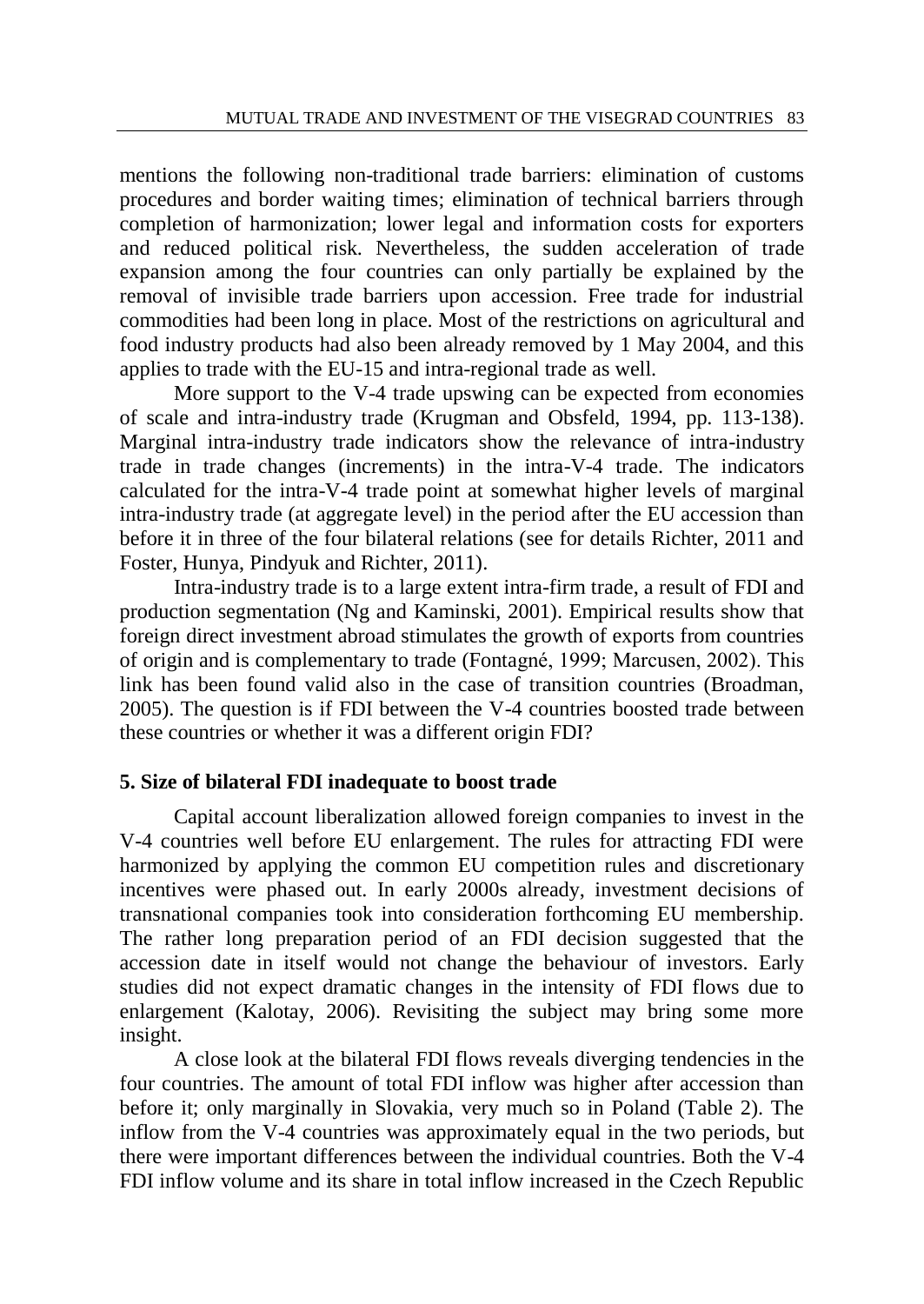and Poland, stayed at roughly the same level in Hungary and declined in Slovakia. Czech Republic and Slovakia remained the most significant targets of intra-V-4 FDI both before and after enlargement.

**Table 2. FDI inflows to the V-4 countries in the pre-accession period (2000- 2003 cumulated) and the post-accession period (2004-2007, cumulated) by host country**

|                          | <b>Czech Republic</b> |      | <b>Hungary</b> |     | Poland |                               | Slovakia  |      |
|--------------------------|-----------------------|------|----------------|-----|--------|-------------------------------|-----------|------|
|                          | Pre                   | Post | Pre            |     |        | Post Pre Post Pre Post        |           |      |
| <b>Total EUR billion</b> | 22.6                  | 25.8 |                |     |        | 12.5 19.4 25.1 51.6 10.2      |           | 10.6 |
| Visegrad EUR billion     | 0.47                  | 1.82 |                |     |        | 0.05 0.05 0.07 0.33 2.82 1.51 |           |      |
| Visegrad in % of total   | 2.1                   | 7.1  | 0.4            | 0.3 | 0.3    | $0.6^{\circ}$                 | 27.6 14.2 |      |

*Source:* wiiw database relying on the National Banks of individual countries

In terms of FDI outflow, all Visegrad countries invested significantly higher amounts in the post-accession period than before (see Table 3). Outflows to the other V-4 countries increased significantly from the Czech Republic and Poland, less so from Hungary and declined from Slovakia. The largest investor in the post accession period became Poland followed by the Czech Republic and Hungary. In the pre-accession period FDI in the V-4 countries made up a large part of the FDI outflows from the Czech Republic, Hungary and Slovakia but in the post-accession period they retained significance only in the case of the Czech Republic. Except for Poland emerging from a very low share, the importance of FDI into V-4 countries diminished in the outward FDI of the four countries.

| Table 3. FDI outflows from the V-4 countries in the pre-accession period |  |  |  |
|--------------------------------------------------------------------------|--|--|--|
| $(2000-2003$ cumulated) and the post accession period $(2004-2007)$ ,    |  |  |  |
| cumulated) by home country                                               |  |  |  |

|                        |  |  | Czech R. Hungary Poland Slovakia        |  |  |  |  |  |
|------------------------|--|--|-----------------------------------------|--|--|--|--|--|
|                        |  |  | Pre Post Pre Post Pre Post Pre Post     |  |  |  |  |  |
| Total EUR billion      |  |  | 0.63 3.16 2.82 8.42 0.42 14.7 0.44 0.95 |  |  |  |  |  |
| Visegrad EUR billion   |  |  | 0.19 0.86 0.68 0.81 0.02 1.12 0.13 0.09 |  |  |  |  |  |
| Visegrad in % of total |  |  | 30.2 27.2 24.1 9.6 4.8 7.6 29.5 9.5     |  |  |  |  |  |

*Source:* wiiw database of FDI relying on the National Banks of individual countries

Both inward and outward FDI data indicate that bilateral FDI is, in most cases, less significant than bilateral trade among V-4 countries. Thus it may not be bilateral FDI that boosted trade. FDI is high only between the Czech Republic and Slovakia as a result of the former common state; cross-border ownership remained in a few companies after the split-up of former Czechoslovakia in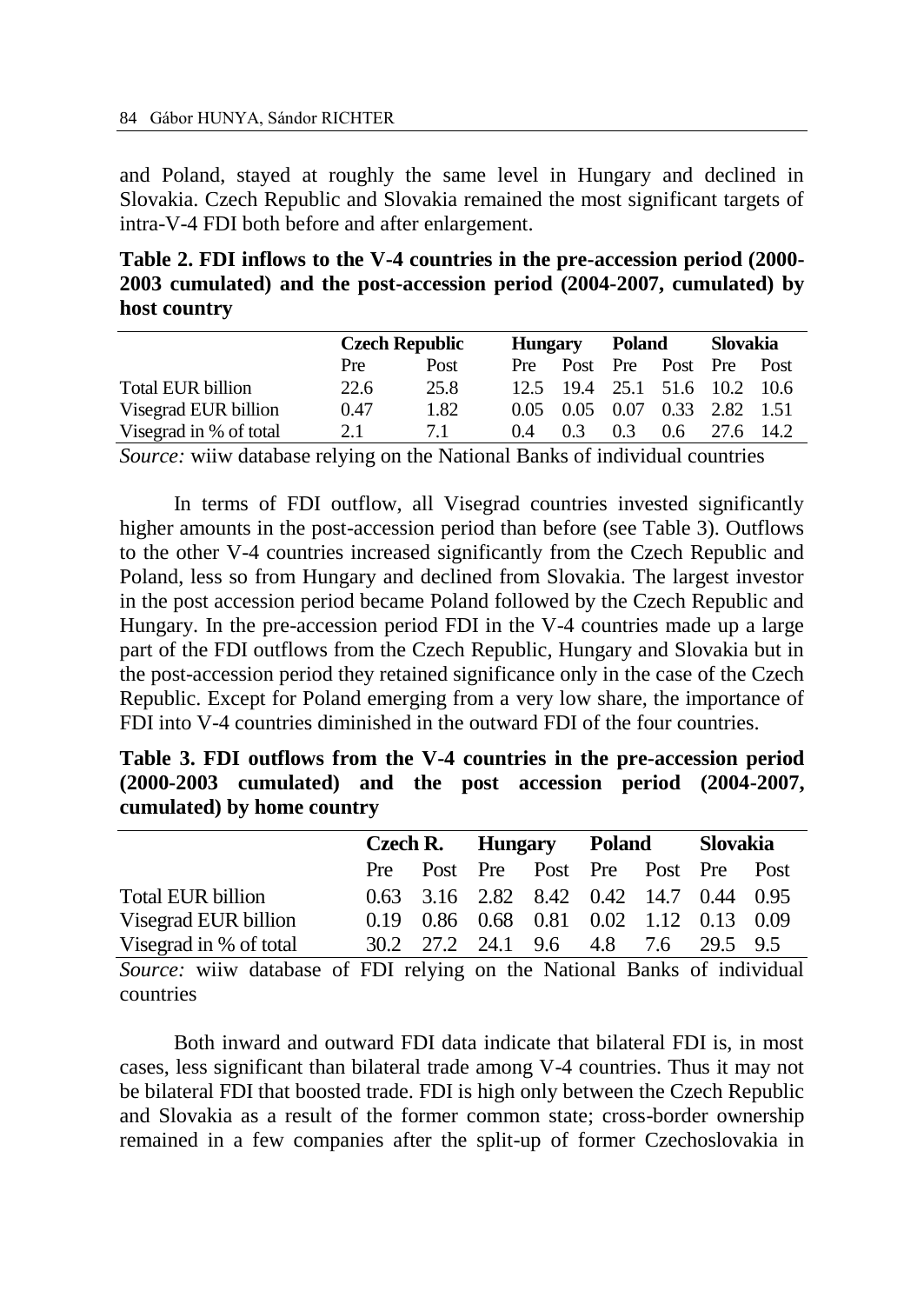1992. Nevertheless, the share of Czech-Slovak FDI flows in the total FDI of both countries has been declining.

FDI data are incomplete as activities with low capital intensity may not show up in the invested amounts. In order to broaden the picture beyond invested capital, one can look at various characteristics of the investment projects. Foreign affiliates' data (EUROSTAT FATS) reveal that high numbers of investment projects and high production values characterize the mutual relationship between the Czech Republic and Slovakia. While the number of Czech projects in Slovakia increased from a low level between 2003 and 2006 the number of Slovak projects in the Czech Republic declined to a certain extent but remained rather high. Employment in foreign affiliates shows again the major significance of Slovakia for the Czech Republic and vice versa. Polish investments in the Czech Republic or Hungarian investments in Slovakia, on the other hand, are not very numerous but have both large production value and employment.

Wider information is available on greenfield FDI projects (*fDimarkets* database) which suggest that these were small in number but increased after EU enlargement (Table 4). In 2003 only one greenfield project by companies from the other V-4 countries was announced in the Czech Republic, Hungary and Poland each. Slovakia received more, 7 projects mainly from the Czech Republic confirming the special relationship between the two countries already presented above. Following enlargement the annual number of new projects remained roughly constant in Slovakia while it increased in the other three countries albeit unevenly.

|      | <b>Czech Republic</b> | <b>Hungary</b> | <b>Poland</b> | Slovakia |
|------|-----------------------|----------------|---------------|----------|
| 2003 |                       |                |               |          |
| 2004 |                       |                |               |          |
| 2005 |                       |                |               |          |
| 2006 |                       |                |               |          |
| 2007 |                       |                |               |          |

**Table 4. Number of investment projects from V-4 countries by host country**

*Source:* http://www.fdimarkets.com

In 2006 and 2007 (also in 2008) the annual number of new projects was 3 to 5, higher than before. On the whole, we have a rather small number of new projects, 18 in each of the last two years of the post-accession period. These are negligible compared to the hundreds of projects V-4 countries received from the EU-15.

# **6. Low bilateral FDI due to lack of investing firms**

The reason for relatively low FDI and low FDI-related trade creation among V-4 countries may lie in the lack of potential investors. According to the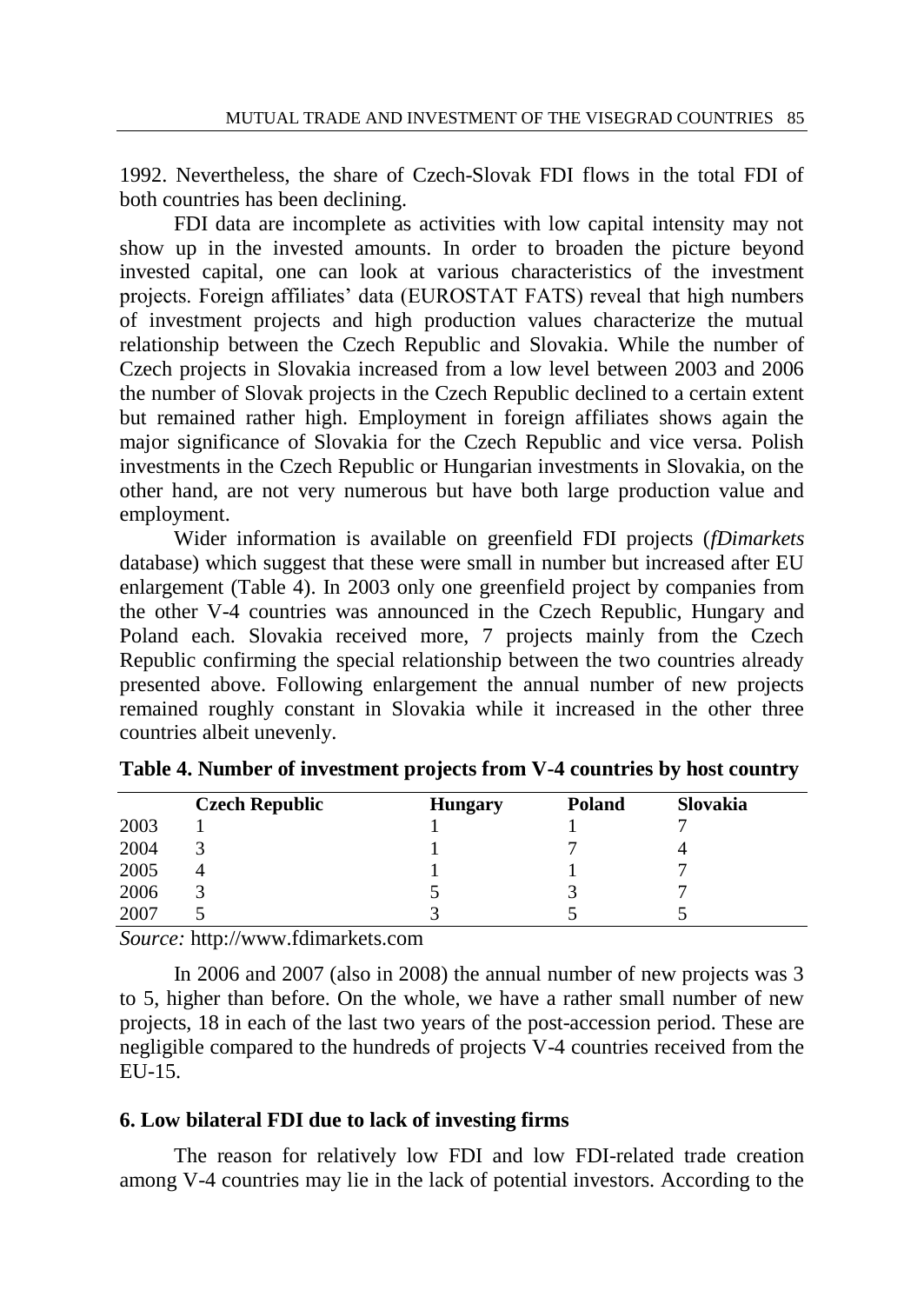theory of the multinational enterprise, FDI flows to a country are determined by the interaction of a set of firm-specific and country-specific factors. Companies can expand and invest abroad if they possess firm-specific competitive advantages that they can use against their competitors (Caves 1996). Firmspecific advantages are developed within the firm and transferred from the firm's home country to other countries into the subsidiaries of the firm. Location-specific advantages, on the other hand, are immobile, related to the host country.

The question is whether there exist domestic companies in the individual Visegrad countries that have the firm-specific advantages to invest abroad? Basically, there are very few multinationals in these countries. The transformation shocks, the privatization of former state-owned enterprises and foreign takeovers have left relatively few medium-sized and large companies in domestic ownership. The banking sector became almost totally foreign owned, the manufacturing sector also to a large extent. Thus the pool of companies with firm-specific advantages that could be exploited by FDI is rather limited.

Large investors are confined to a handful of regional multinationals. In Hungary's outward FDI, for example, the oil company MOL and the commercial bank OTP are the main investors. In addition, the pharmaceutical company Gedeon Richter and the chemical industry enterprise BorsodChem can be mentioned. These are all former state-owned enterprises which were not privatized to a foreign owner but through the stock exchange to diverse investors. Also, the Czech energy giant CEZ has widespread activities internationally.

As to location-specific advantages, the V-4 countries are quite similar to each other in terms of production cost level and business conditions. The application of the acquis and joining the EU made them even more similar to each other. From an efficiency seeking point of view these countries are not good FDI options for each other; comparative advantage cannot be augmented. Therefore, it makes little sense for the firms operating in one of the V-4 countries to locate production in another country of the Visegrad region with the aim of lower sourcing costs and exports to third countries.

#### **7. Bilateral FDI does not go into export-oriented activities**

 $\overline{a}$ 

We look into the activity distribution of FDI to see the significance of the tradable sectors and of those which are generally export oriented.<sup>6</sup> In the Czech

<sup>6</sup> The activity composition of FDI is available for the stock data for 2003 and 2007. Bilateral data could only be collected from the Czech National Bank website and was received from the Hungarian National Bank for the purpose of the research project underlying this paper. Data for Slovakia refer to FDI in other Visegrad cumulated. A low number of reporting companies usually hinders the publication of disaggregate data.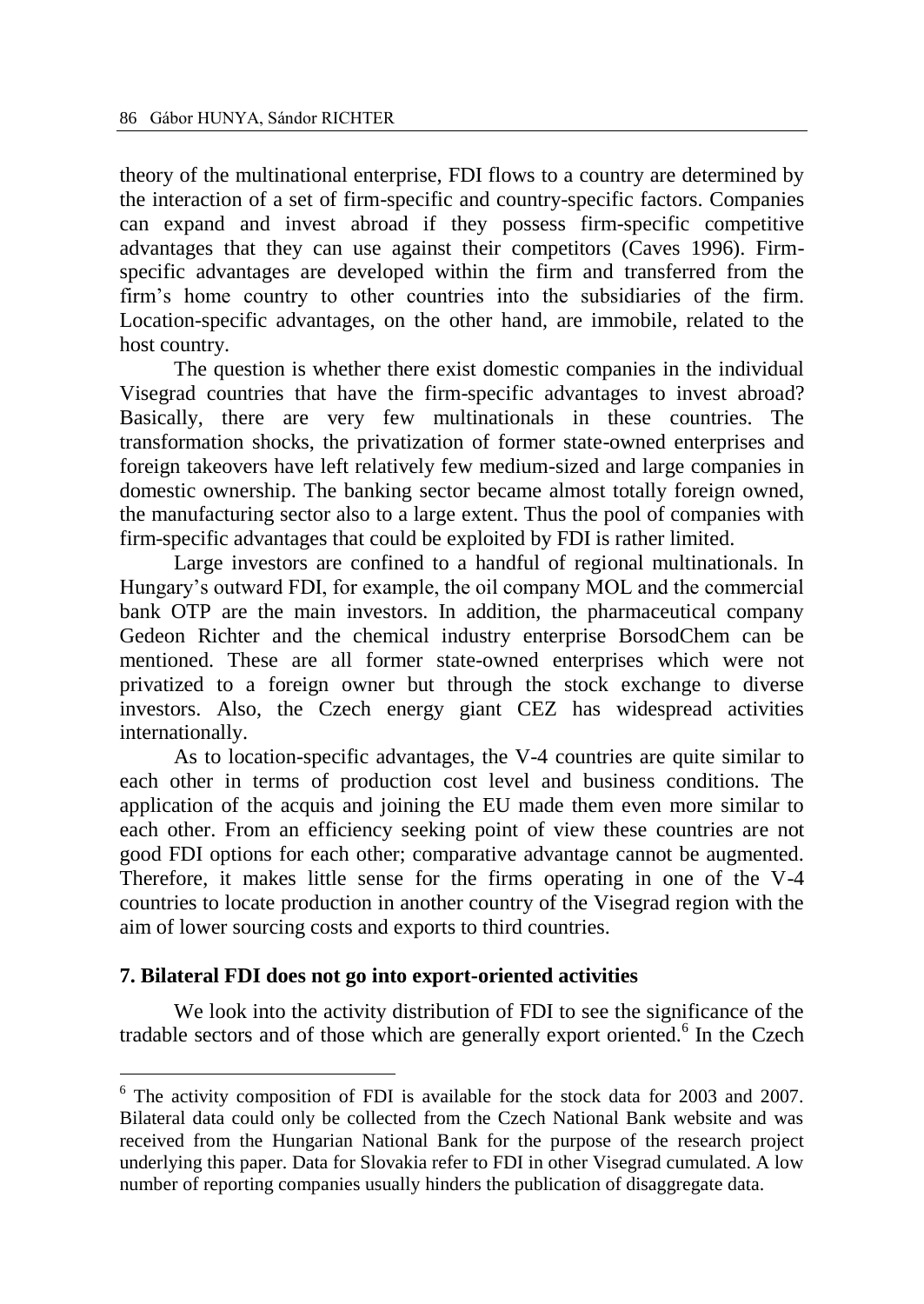Republic, the Hungarian FDI stock increased significantly between 2003 and 2007. It became more diverse in and more concentrated on the manufacturing activities after EU enlargement than before. Nevertheless, the share of the most important activity, the chemical industry, rose from 33% in 2003 to 46% in 2007. More than 80% of the FDI stock from Poland in the Czech Republic went into other business activities (NACE 7.2) which are usually holding companies with no real activity in the host economy. From Slovakia FDI was spread across several activities with the highest weights in trade, mechanical engineering and construction. This diversity, also reflected in the trade data, indicates a high level of integration between the two countries on the corporate level which may also be reflected in intensive trade activities.

The small amount of FDI stock in Hungary from the V-4 countries concentrated in trade and other services; in the FDI from Slovakia, the production of construction material is also significant. The main targets of Hungarian outward FDI in the Czech Republic were the chemical industry, hotels and restaurants; in Poland, the chemical and the paper industry; in Slovakia, manufacturing but especially oil refining dominated both before and after EU accession. Activity related data thus reveal that FDI in tradable sectors comprise a significant part of mutual FDI, but most activities are with low potential trade creation including the production of construction materials, chemicals and the construction industry. The industrial sectors such as the automotive or the electronics ones, known for international cooperation , are hardly present. Car producers in the region are subsidiaries themselves which often distribute and repair their products through own subsidiaries but do not invest in production abroad.

There were 64 greenfield projects for which the business activity of the subsidiary is available (see [http://www.fdimarkets.com\)](http://www.fdimarkets.com/) showing that almost half of the projects were set up in sales and retail. The 13 manufacturing projects are mainly Czech investments in Slovakia.. The prevalence of trade and real estate related projects indicates low significance of greenfield investments for international trade. Such projects may generate some imports but no exports of the host country.

Lack of trade enhancement of greenfield investments is supported by the dominant answer of investors to the question concerning the motivation for their new investment project (see [http://www.fdimarkets.com\)](http://www.fdimarkets.com/) which is market seeking. This type of FDI may generate some imports for the host economy but does not lead to more exports while, for the home country, it may generate some exports.

# **8. FDI in V-4 is export oriented in general**

Further indication on the impact of FDI on exports can be derived from data on majority foreign owned enterprises (Eurostat, FATS). Exports data are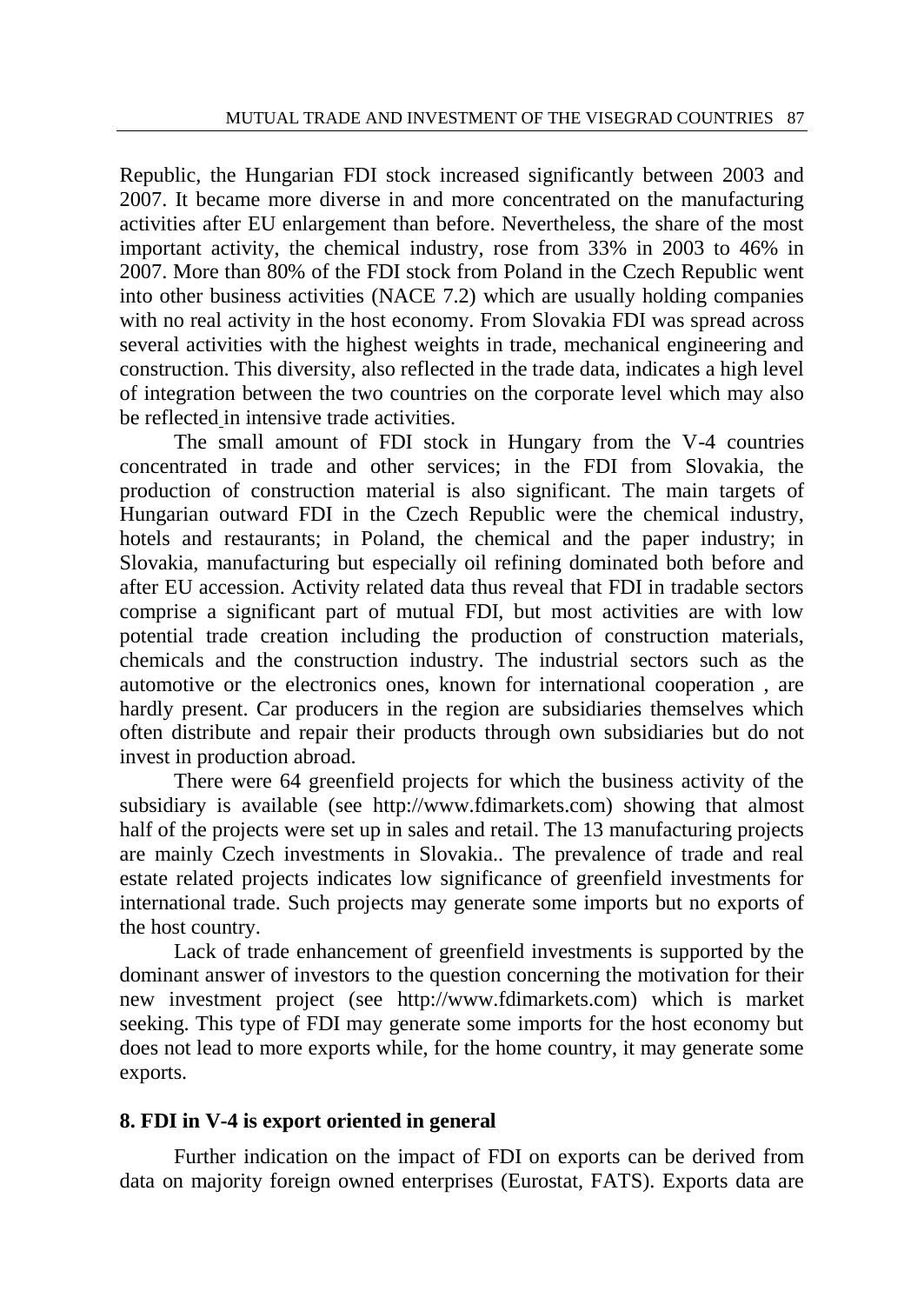available only for the Czech controlled enterprises in the other three Visegrad countries in the year 2007 showing that export per turnover for Czech outward investments was 14% globally. It was only 3% for the Czech subsidiaries in Hungary and 13% in Poland. At the same time it was especially high, 28% in Slovakia reflecting the special relationship between the two countries. Mutual FDI and mutual trade are inter-related between the Czech Republic and Slovakia but not between the Czech Republic and the other two countries.

For Hungary, one can rely on exports data referring to foreign investment enterprises (FIEs) with 10% or more foreign ownership in the Central Statistical Office database. These show that FIEs are the dominant exporter of the country in general. Their share in total exports has declined from the 2001 peak of 81% to 76% in 2004 and 68% in 2008. For the latter year only, also the share of FIEs in the exports to the V-4 countries could be calculated. This was with 60% significantly lower than in the case of total exports. While most of the companies exporting to the V-4 countries are the same FIEs which dominate Hungarian exports in general, one can identify a broader than average room for domestic enterprises.

### **9. Conclusions**

Intra-regional trade of the V-4 countries has been a success story since these countries' EU accession. Three years after the EU accession the share of intra-V-4 trade attained the level experienced in 1985. The fundamental difference is, however, that in the 1980s that level was achieved under the extreme protection provided by the CMEA which efficiently excluded competition from the world market. The current level has been attained under the conditions of the single European market, without any protection for the intra-V-4 trade.

The causes of trade expansion are far from obvious. Liberalization of mutual trade took place before accession and thus, this cannot explain the boom in mutual trade although the elimination of some non-tariff barriers did have some positive effect. This paper looked at various further possible explanations, including the increasing trade specialization and mutual FDI among V-4 countries.

By looking at various changes in mutual trade specialization, we found that trade specialization itself did not explain the revival of mutual trade. It turned out that both extreme strong specialization and a virtual lack of specialization were recorded in countries achieving very high export growth rates in intra-V-4 trade.

Our other field of investigation, intra-V-4 FDI flows, demonstrated that while FDI inflows have been playing a decisive role in the economic growth of the V-4 countries, the significance of mutual FDI is small to negligible. The only exception is Slovakia. This general picture has not changed after EU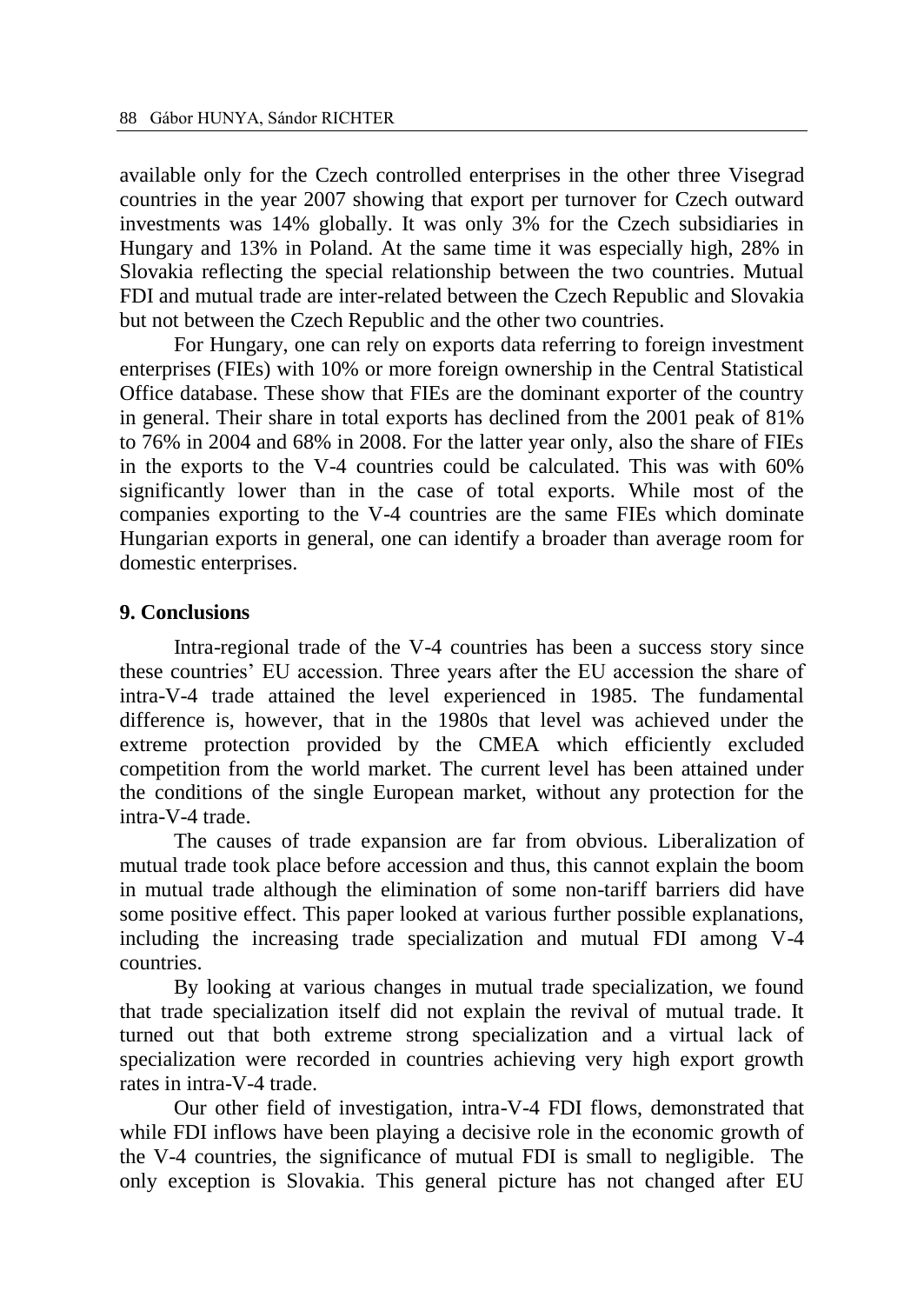accession. Low mutual FDI has been in line with the lack of firm specific and country specific advantages these countries may offer to each other. Furthermore, most activities in mutual FDI are with low potential trade creation. Affiliates owned by V-4 investors are in general less export oriented than the foreign sector of these countries in general.

What remains as an explanation for fast intra-V-4 trade growth is economic growth itself and FDI in general. As to FDI, this has expanded fast and integrated the V-4 countries into the European production networks. Most of the exports of the V-4 countries are generated by subsidiaries of multinational corporations from the EU-15 and other developed countries. These subsidiaries are linked by intra-company trade, sourcing and selling in the Visegrad region. A rationalization of subsidiaries took place in fewer locations serving several countries in the region (Bellak and Narula, 2009). Foreign investors have concentrated the production of consumer goods sold in the region to a lower number of locations after EU enlargement which also generated trade among the V-4 countries. What most probably changed in the wake of enlargement was the specialization of subsidiaries.

EU accession must have played an indirect role unrelated to the exact date of enlargement. Despite the hesitant attitude of the incumbent EU members towards eastern enlargement in the 1990s and lack of their final commitment up until 2002, with closing in on the year of accession it became more and more obvious that the accession would take place indeed. In this gradual process of self-conviction, the foreign firms involved in the intra-V-4 trade gradually embarked on a new, geographically more diversified sales/procurement strategy. In the new strategic concepts of the main exporting firms (mostly multinationals) the Visegrad region has been upgraded both as a target for sales and as a host of potential co-operation partners for production.

# **References**

Baldwin, R. (1994), *Towards an Integrated Europe*, CEPR, London.

Bellak, Christian, Narula, Rajneesh (2009), EU enlargement and consequences for FDI assisted industrial development. An essay in memory of Sanjaya Lall, *Transnational Corporations*, Vol. 18, No. 2, pp. 69-90.

Broadman, H. (ed.) (2005), *From disintegration to reintegration. Eastern Europe and the Former Soviet Union in international trade*, The World Bank, Washington.

Caves, R.E. (1996), *Multinational Enterprise and International Analysis*, Cambridge, Cambridge University Press.

Central Statistical Office (2010), *Economic Activity of Enterprises with foreign capital in 2009*, Warsaw.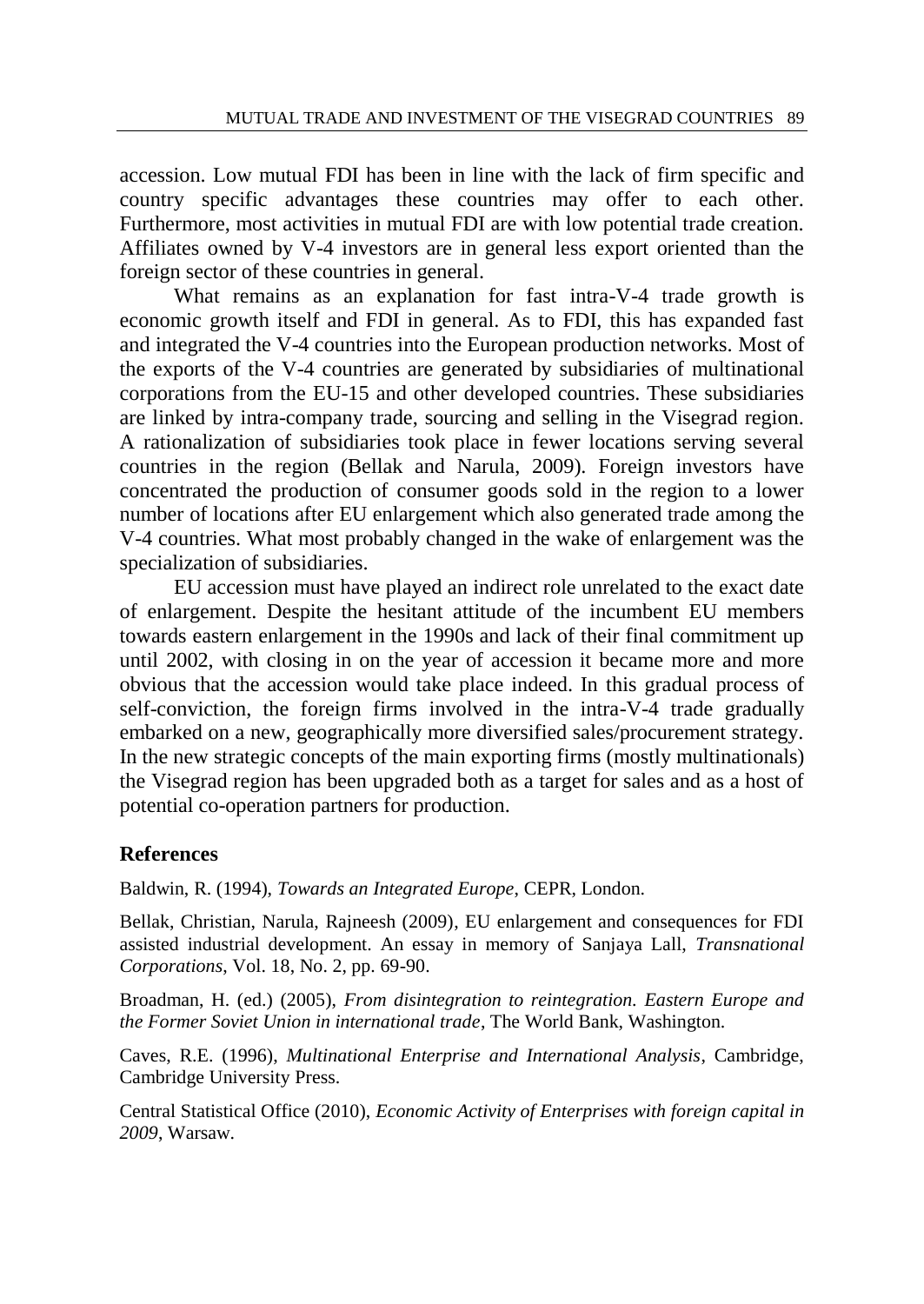Foster, N., Hunya, G., Pindyuk, O., Richter, S. (2011), Revival of the Visegrad Countries' Mutual Trade after their EU Accession: a Search for Explanation, *wiiw Research Reports*, No. 372 (forthcoming).

Fontagné, L. (1999), Foreign Direct Investment and International Trade: Complements or Substitutes?, *OECD Science, Technology and Industry Working Papers*, No. 3.

Foster, N. (2011), *On the Volume and Variety of Intra-Bloc Trade in an Expanded European Union*, Workshop on "Revival in the 'Visegrad Countries' Mutual Trade after their EU Accession: A Search for an Explanation", Austrian National Bank.

Gács, J., Winckler, G. (eds.) (1994), *International Trade and Restructuring in Eastern Europe*, Physica-Verlag, Heidelberg.

Hornok, C. (2010), Trade enhancing EU Enlargement and the Resurgence of East-East Trade, *Focus on European Economic Integration,* Oesterreichische Nationalbank, Vienna.

Havlik, P. (1991), *The Recent Crisis of the CMEA and its Consequences*, *wiiw Reprint Serie*, No. 132, p. 51.

Havrylyshyn, O., Pritchett, L. (1991), European Trade Patterns After the Transition, *Policy Research Working Papers*, The World Bank, No. 748.

Hunya, G. (2002), Recent Impacts of Foreign Direct Investment on Growth and Restructuring in Central European Transition Countries, *wiiw Research Reports*, No. 284.

Hunya, Gabor (2004), Manufacturing FDI in New EU Member States – Foreign Penetration and Location Shifts between 1998 and 2002, *wiiw Research Reports*, No. 311.

Hunya, Gabor (2010), 2010: FDI in the CEECs Hit Hard by the Global Crisis, *wiiw Database on Foreign Direct Investment in Central, East and Southeast Europe*, Vienna Institute for International Economic Studies.

Kalotay, K. (2006), The impact of EU enlargement on FDI flows, *International Finance Review*, No. 6, pp. 473-499.

Kawecka-Wyrzykowska, E. (ed.) (2009), Five years of the EU eastward enlargement. Effects on Visegrad countries: lessons for the future, *Warsaw School of Economics*, pp. 213-243.

Krugman, P., Obsfeld, M. (1994), *International Economics. Theory and Policy* (Third Edition), Harper Collins College Publishers.

Marcusen, J. (2002), Multinational firms and the theory of international trade, *Journal of International Economics*, No. 3-4.

Mizsei, K., Rudka, A. (1995), East Central Europe Between Disintegration and Reintegration. Is CEFTA the Solution?, *The Rose Occasional Paper Series*, Vol. l, No. 1, Institute for East West Studies, New York.